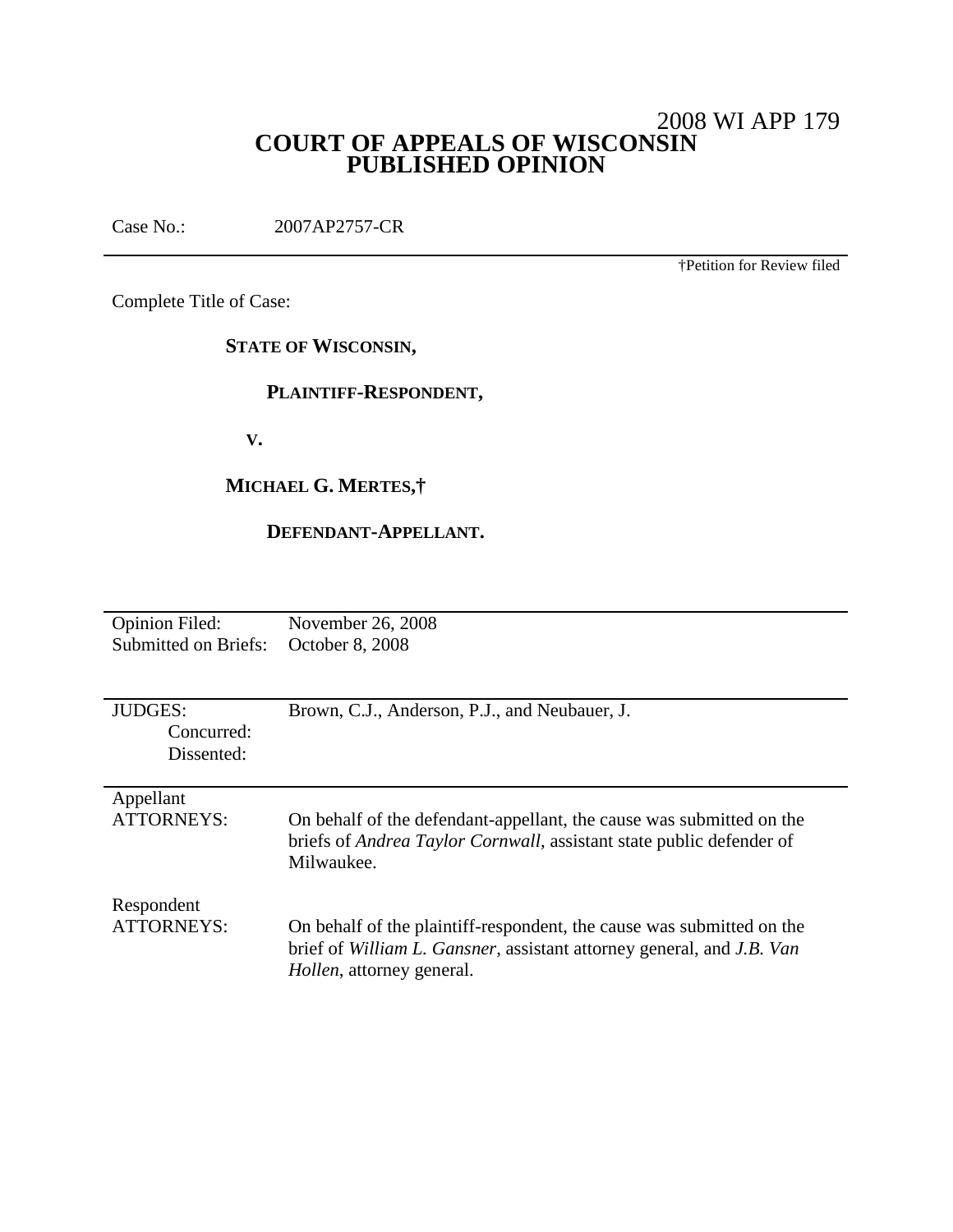# **2008 WI App 179**

# **COURT OF APPEALS DECISION DATED AND FILED**

#### **November 26, 2008**

**David R. Schanker Clerk of Court of Appeals**

#### **NOTICE**

**This opinion is subject to further editing. If published, the official version will appear in the bound volume of the Official Reports.**

**A party may file with the Supreme Court a petition to review an adverse decision by the Court of Appeals.** *See* **WIS. STAT. § 808.10 and RULE 809.62.**

**Appeal No. 2007AP2757**

**Cir. Ct. No. 2006CF1109**

## **STATE OF WISCONSIN IN COURT OF APPEALS**

**STATE OF WISCONSIN,**

**PLAINTIFF-RESPONDENT,**

**V.**

**MICHAEL G. MERTES,**

**DEFENDANT-APPELLANT.**

APPEAL from judgments of the circuit court for Waukesha County: LINDA M. VAN DE WATER, Judge. *Affirmed*.

Before Brown, C.J., Anderson, P.J., and Neubauer, J.

¶1 NEUBAUER, J. Michael G. Mertes appeals from judgments of conviction for operating after revocation (OAR), first offense, and operating a motor vehicle with a detectable amount of a restricted controlled substance in his blood (OWRCS), fifth and subsequent offense. Mertes argues that the evidence at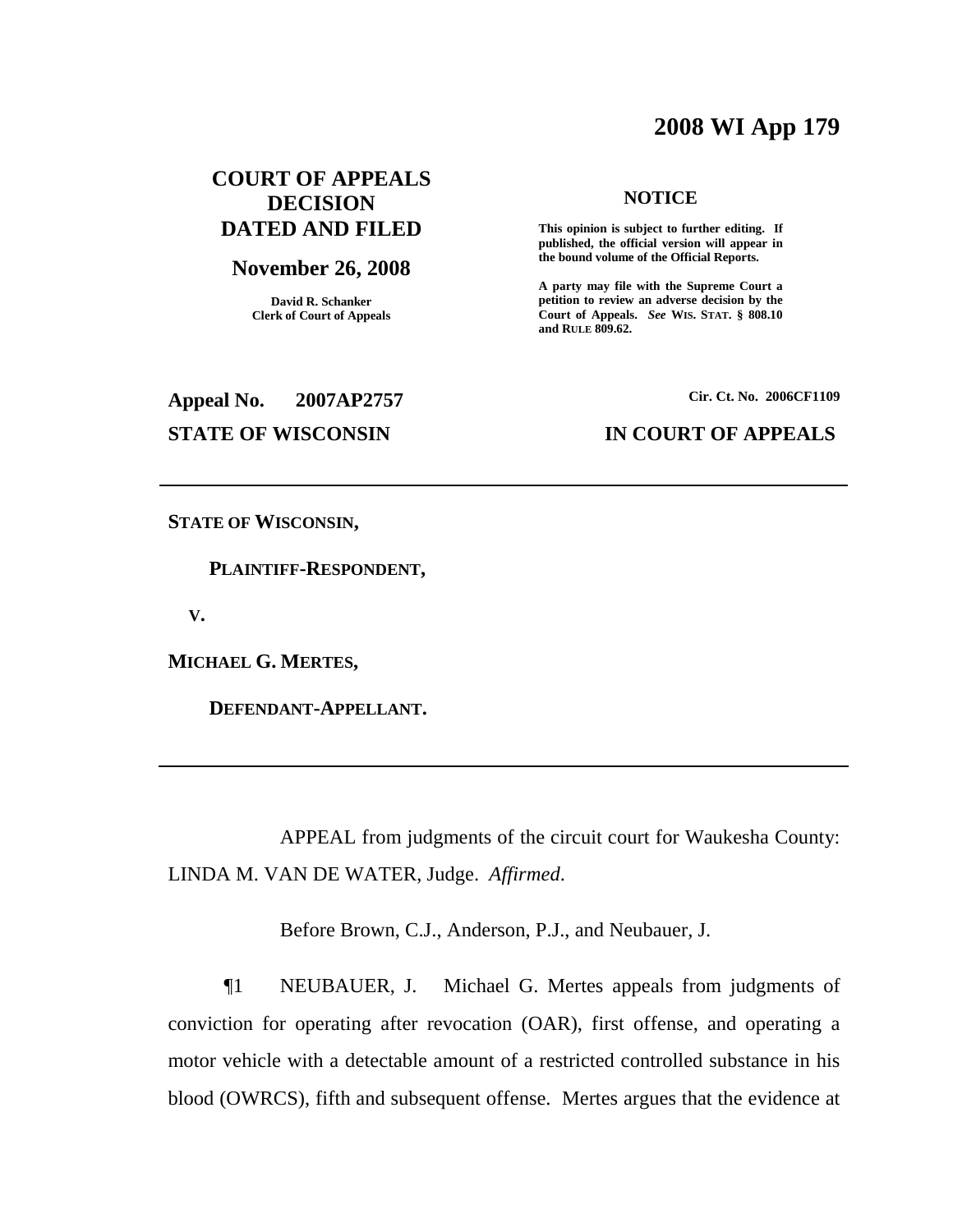trial was insufficient to establish either that he had operated the vehicle or that he had operated the vehicle on a highway after the revocation of his driving privileges. Viewing the evidence in a light most favorable to the verdict, we conclude that there was sufficient circumstantial evidence upon which the jury could determine that Mertes had operated the vehicle and had done so on a highway. We affirm the judgments.

### *BACKGROUND*

¶2 The facts underlying Mertes' convictions were adduced at trial. On October 8, 2006, at 3:25 a.m., Officer Jeremiah Johnson of the City of New Berlin Police Department responded to a report of two individuals "passed out" or asleep inside a vehicle at the gas pumps at the Speedway gas station. When Johnson arrived, he observed a vehicle parked right next to a gas pump. The engine of the vehicle was off; however, its yellow parking lights and interior dash lights were on.

¶3 Another officer, Officer David Rocklewitz, also responded to the call. When Rocklewitz and Johnson approached the vehicle they discovered two male subjects both asleep in the front seats of the vehicle. Johnson approached the driver's side of the vehicle while Rocklewitz approached the passenger side. Johnson attempted to wake the men by knocking on the window. After a few moments, the person on the driver's side, later identified as Mertes, woke up and opened the car door. Because the door chime was going off, Mertes turned the key in the ignition and removed it. Johnson inferred that the key had been in the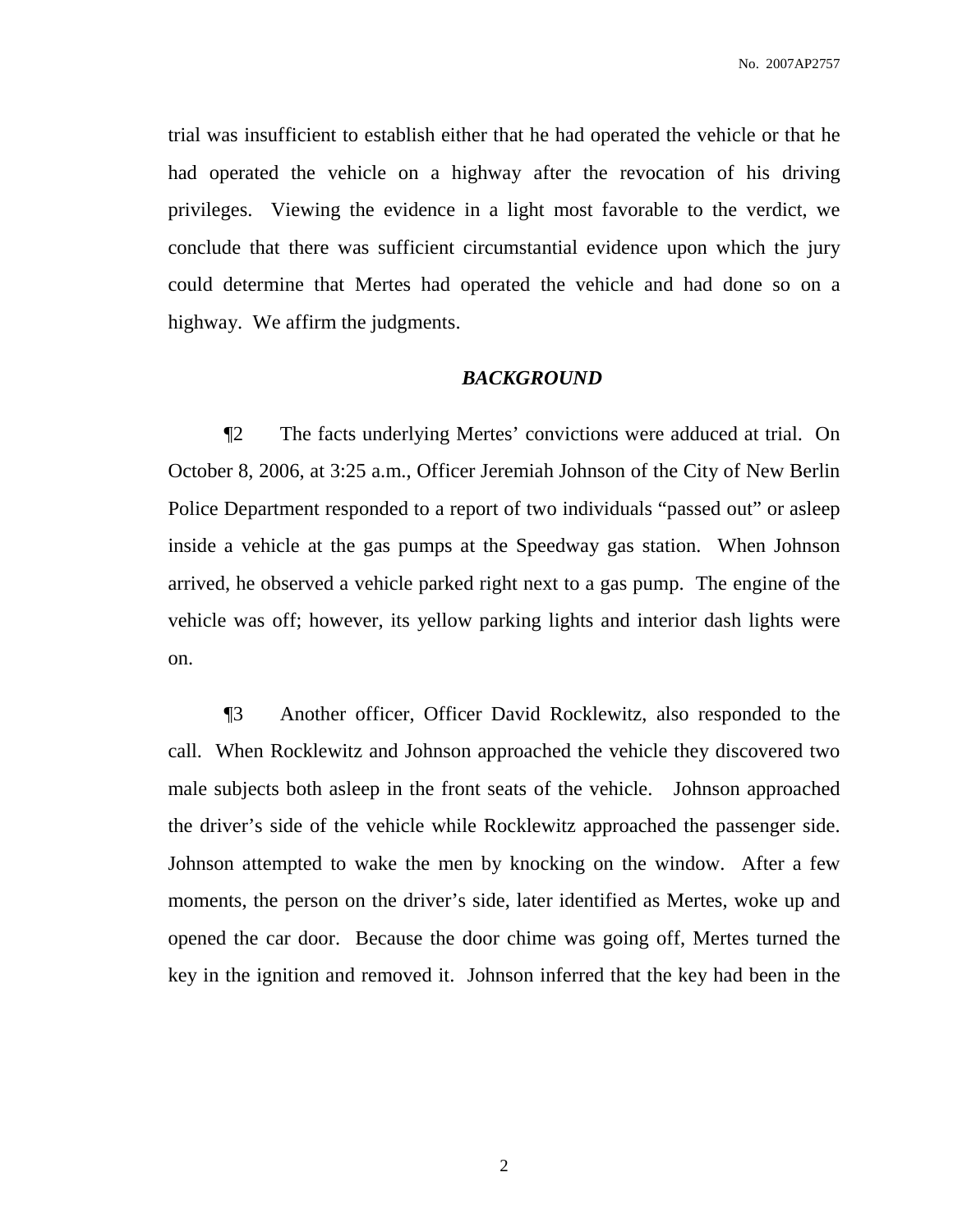"auxillary position" or the "accessory position" prior to Mertes removing them.<sup>1</sup> Rocklewitz also made multiple attempts before successfully awakening the passenger in the vehicle, who was "pretty incoherent" and seemed "disoriented and confused."

¶4 Mertes identified himself and Johnson proceeded to ask him questions. Mertes indicated that he was coming from Milwaukee and was heading back toward Milwaukee. Mertes was not able to give a reason for being in his vehicle nor was he able to tell Johnson exactly how long he had been there; however, Mertes estimated that he had been parked there for "approximately ten minutes."

¶5 While Johnson was talking to Mertes he noted an odor of intoxicants and that Mertes' eyes were red and glassy. Johnson asked Mertes to perform field sobriety testing. Based on Mertes' performance, Johnson placed Mertes under arrest for OWI. Although when questioned at trial Johnson did not recall Mertes telling him that he had not driven the vehicle, Johnson's notes from the night of the incident indicate that after reading Mertes his *Miranda*<sup>2</sup> rights, Johnson asked Mertes if he had been operating a motor vehicle; Mertes responded no. Mertes was issued citations for OWI, fifth and subsequent offense, contrary to WIS. STAT.  $\S$  346.63(1)(a) (2005-06);<sup>3</sup> OAR, contrary to WIS. STAT.  $\S$  343.44(1)(b); and

<sup>&</sup>lt;sup>1</sup> Johnson conceded that he could not actually see the key in the ignition. However, he testified: "I watched his hands go on to the area of the keys, heard him turn the keys, [door] chimes go off, lights go off, he pulls the keys out. I see the keys in his hand."

<sup>2</sup> *Miranda v. Arizona*, 384 U.S. 436 (1966).

<sup>&</sup>lt;sup>3</sup> All references to the Wisconsin Statutes are to the 2005-06 version unless otherwise noted.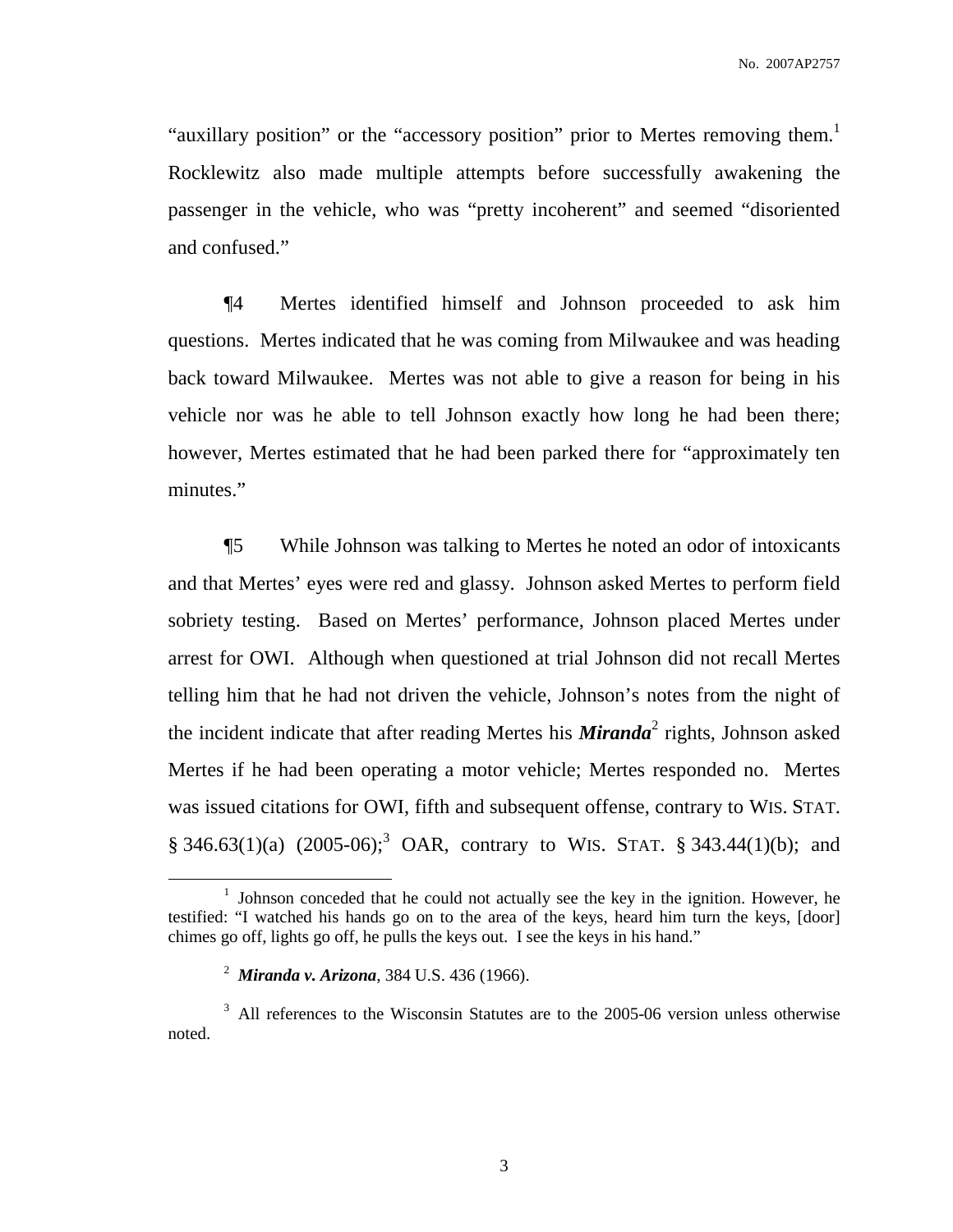operating a motor vehicle with a prohibited blood alcohol concentration (PAC) contrary to WIS. STAT.  $\S$  346.63(1)(b).

¶6 After requesting a jury trial, Mertes filed a motion in limine on the issue of "operation of a motor vehicle." Mertes requested an order prohibiting the State from offering evidence or testimony as to the "position and location of the vehicle keys at the time the law enforcement officers had contact with [Mertes]." Mertes argued that the jury could "incorrectly conclude that operation includes such positioning of the ignition." The trial court declined to rule on the motion until after hearing the evidence presented.

¶7 Prior to trial, the State filed a third amended information alleging OWRCS, seventh offense; OAR, first offense; and PAC, seventh offense.<sup>4</sup> The parties entered into a stipulation regarding the timing and results of the blood testing so as to focus the issue at trial on whether Mertes had "operated" a motor vehicle. The matter proceeded to a jury trial on May 1, 2007.

¶8 Officers Johnson and Rocklewitz and the clerk from the gas station testified at trial. None had seen who inserted the keys into the ignition of the car nor had they seen Mertes pull into the gas station. Rocklewitz testified that he was not aware of any witness that had seen Mertes pull into the gas station or otherwise move the vehicle in any way. At the close of evidence, Mertes moved

<sup>4</sup> On January 29, 2007, the State filed a Second Amended Information alleging one count of operating with a detectable amount of restricted controlled substance in blood, fifth offense, contrary to WIS. STAT. §§ 346.63(1)(am), 346.65(2)(e) (2003-04), and 939.50(3)(h); OAR, first offense; and operating with a PAC of .02 or more, fifth and subsequent offense. The earlier informations had not included the charge of "operating with a detectable amount of restricted controlled substance in blood." This charge resulted from a lab report submitted to the State on January 11, 2007.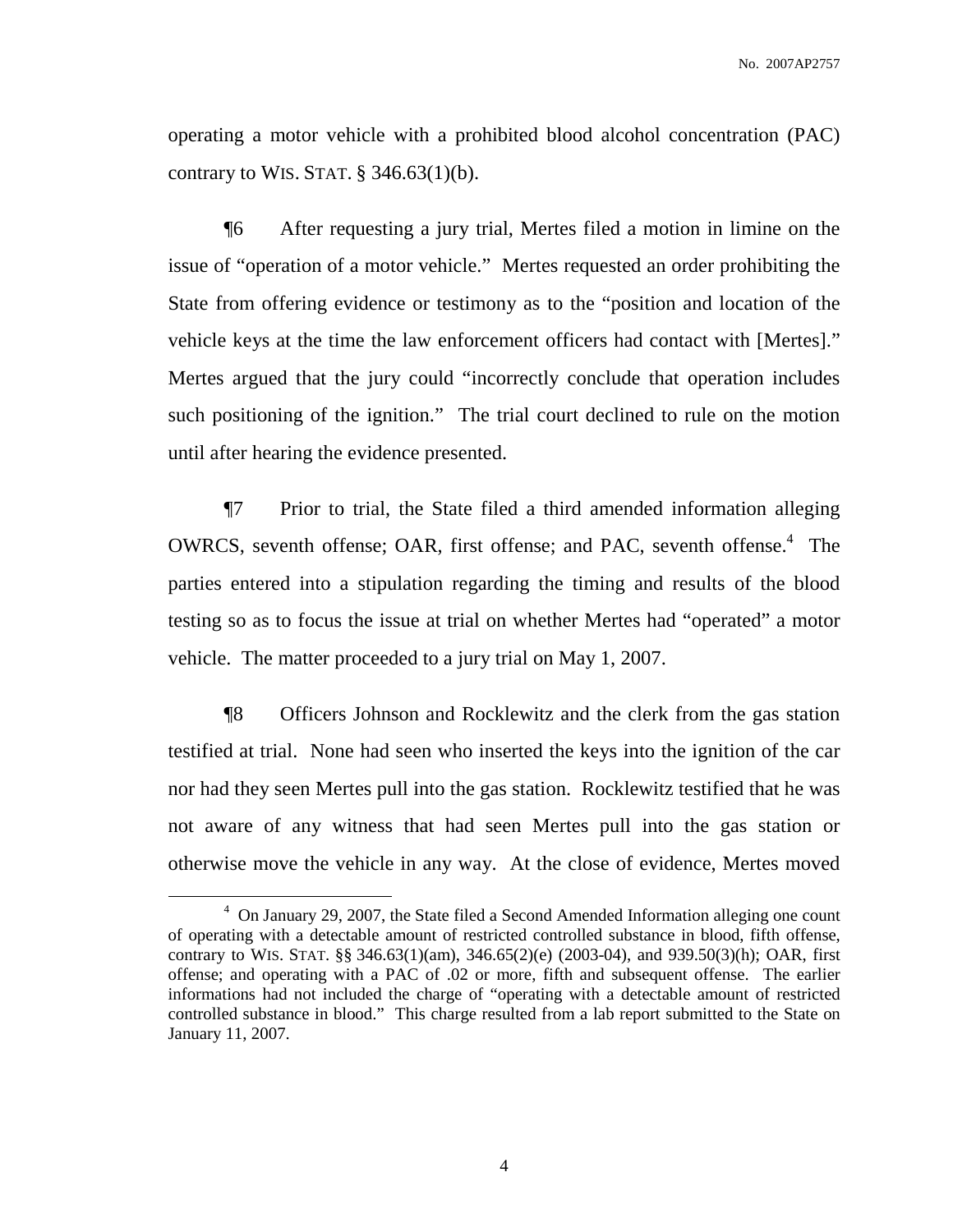for a directed verdict pointing to the lack of testimony that put Mertes behind the wheel driving. The State opposed the motion on the grounds that the jury could reasonably infer that Mertes had been driving given that he was behind the wheel, the dash and parking lights were on, the keys were in the auxiliary position, and he had provided Johnson with responses as to where he had come from and where he was headed. The trial court agreed with the State and denied the motion. The jury found Mertes guilty of all three counts. Mertes was convicted of OWRCS and OAR. *See* WIS. STAT. § 346.63(1)(c).

¶9 Mertes appeals.

#### *DISCUSSION*

¶10 In reviewing the sufficiency of the evidence to support a conviction in circumstantial evidence cases, we may not substitute our judgment for that of the trier of fact unless the evidence, viewed most favorably to the state and the conviction, is so lacking in probative value and force that no trier of fact, acting reasonably, could have found guilt beyond a reasonable doubt. *State v. Poellinger*, 153 Wis. 2d 493, 507, 451 N.W.2d 752 (1990). Therefore, if more than one reasonable inference can be drawn from the evidence, we must adopt the inference that supports the verdict. *Id.* at 506-07.

¶11 A conviction may be supported solely by circumstantial evidence, and in some cases, circumstantial evidence may be stronger and more satisfactory than direct evidence. *Id.* at 501-02. Although a special jury instruction is often used when circumstantial evidence is relied upon, on appeal the standard of review is the same whether the conviction relies upon direct or circumstantial evidence. *Id.* at 502-503. Once the jury accepts the theory of guilt, an appellate court need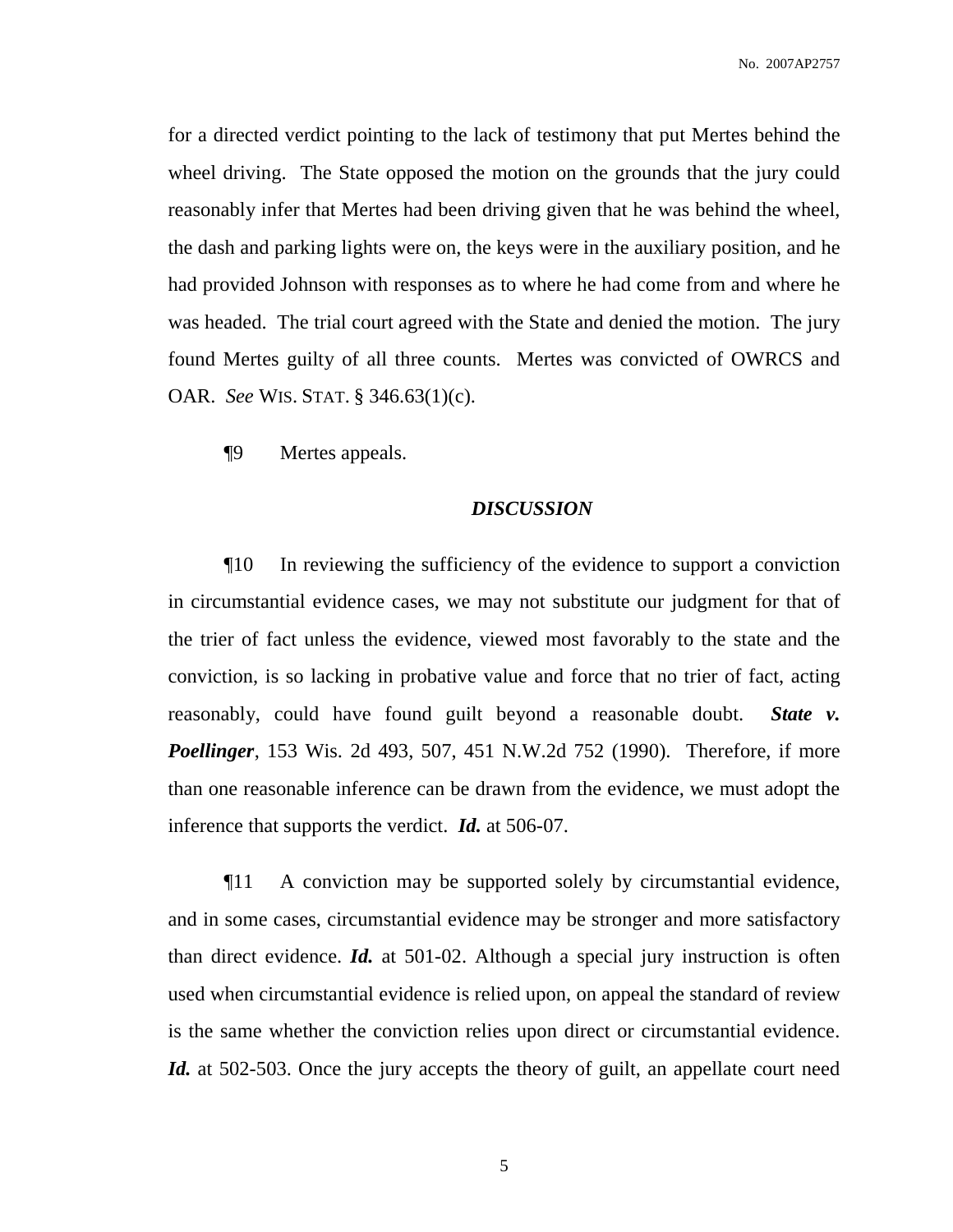only decide whether the evidence supporting that theory is sufficient to sustain the verdict. *Id.* at 507-08.

¶12 On appeal, Mertes challenges both of his convictions. First, Mertes argues that there is insufficient evidence to support the jury's finding that he "operated" the vehicle with a detectable amount of controlled substance in his blood as required by WIS. STAT. § 346.63. Second, Mertes argues that there was insufficient evidence to support the jury's finding that, if he had operated the vehicle, he had done so on a "highway" with a revoked license as required by WIS. STAT. § 343.44(1)(b).

¶13 WISCONSIN STAT. § 346.63(3)(b) defines "operate" as "the physical manipulation or activation of any of the controls of a motor vehicle necessary to put it in motion." Mertes' argument focuses almost exclusively on the definition of "operation" under WIS. STAT. § 346.63 and whether Mertes' presence in the driver's seat of the vehicle with the engine off but with the keys in the ignition is sufficient to prove "operation." Mertes' argument misses the mark. The issue is not whether Mertes was operating the vehicle at the moment the police approached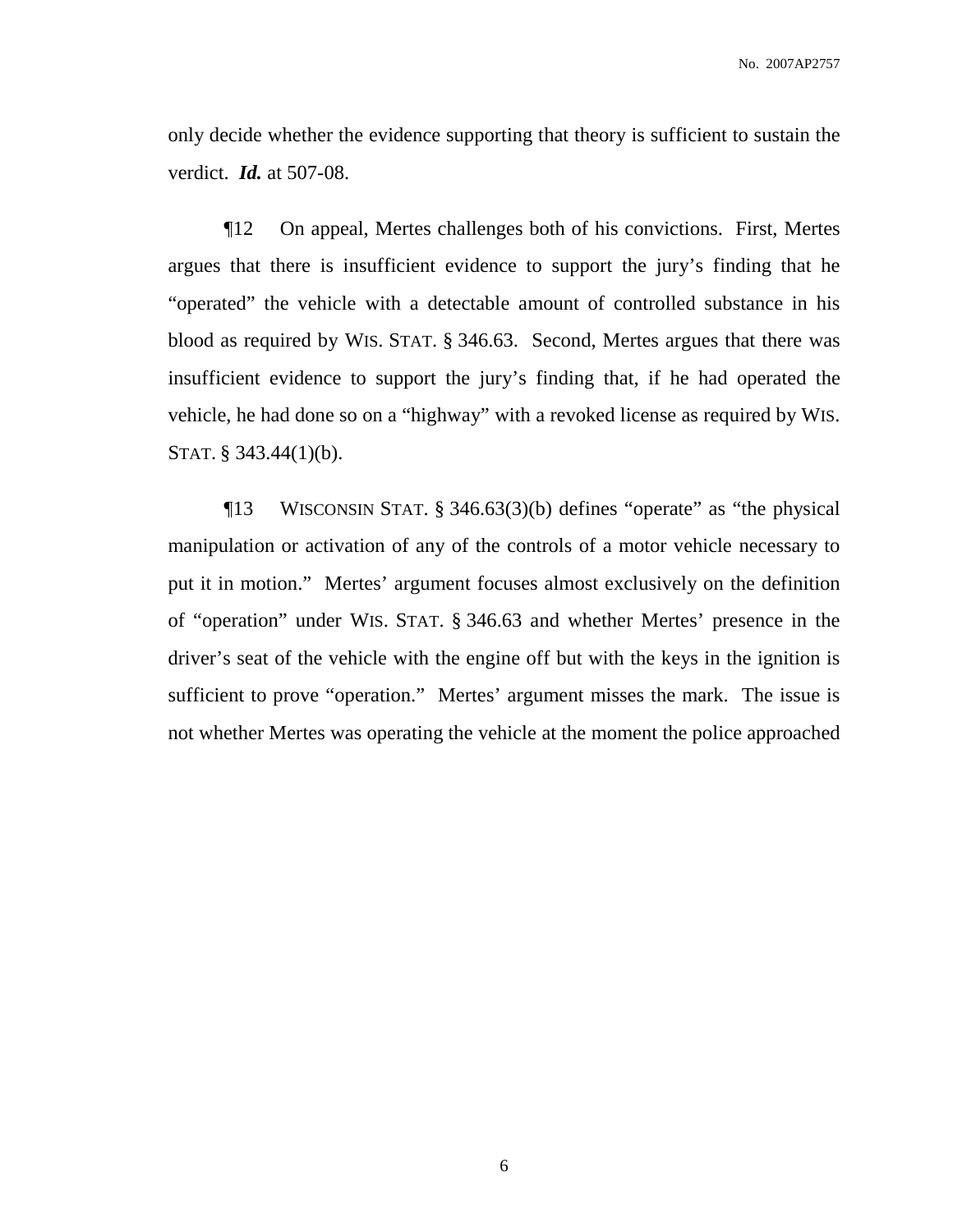him, but rather whether there was enough circumstantial evidence to prove that he drove the car to the gas station. 5

¶14 "Circumstantial evidence is evidence from which a jury may logically find other facts according to common knowledge and experience." WIS JI—CRIMINAL 170. Here, the State's case was built on circumstantial evidence or, as the State characterizes it, "the entirely reasonable inference that Mertes had operated the car before the police ever arrived on the scene by driving it into the gas station." The circumstantial evidence underlying the State's theory included: (1) Mertes sitting behind the wheel of a vehicle parked at a gas pump with the keys in the ignition in the auxiliary position, (2) his statement that he had been there for approximately ten minutes, (3) his statement that he had come from Milwaukee and was headed back to Milwaukee, and (4) the lack of any evidence to suggest that the passenger (or any other specifically identified individual) had operated the vehicle—indeed Rocklewitz testified that the passenger in the vehicle was incoherent and unable to remain awake. As the State aptly points out, "Vehicles do not simply materialize next to gas pumps at filling stations. They are driven to such locations."

<sup>5</sup> We therefore reject Mertes' reliance on the supreme court's decision in *Village of Cross Plains v. Haanstad*, 2006 WI 16, 288 Wis. 2d 573, 709 N.W.2d 447. There, the uncontroverted evidence was that the defendant "did nothing more than sit in the driver's seat with her feet and body facing the passenger seat, never touching or manipulating the ... controls of the car." *Id.*, ¶10. The supreme court held that the defendant was not "operating" a motor vehicle as defined in WIS. STAT. § 346.63(3)(b). *Haanstad*, 288 Wis. 2d 573, ¶2. In relying on *Haanstad*, Mertes points to the fact that, as in his case, there was no evidence in *Haanstad* that the defendant had driven the car to where it was found. However, Mertes overlooks that there was undisputed evidence in *Haanstad* that someone else had driven the vehicle to that spot. *See id.*, **[16**3-4. The *Haanstad* court observed: "[T]he evidence here is undisputed that [the defendant] did not drive the car to the point where the officer found her behind the wheel…. The Village offered no circumstantial evidence to prove that [the defendant] had operated the vehicle." *Id.*, ¶21. Thus, Mertes' reliance on *Haanstad* is misplaced.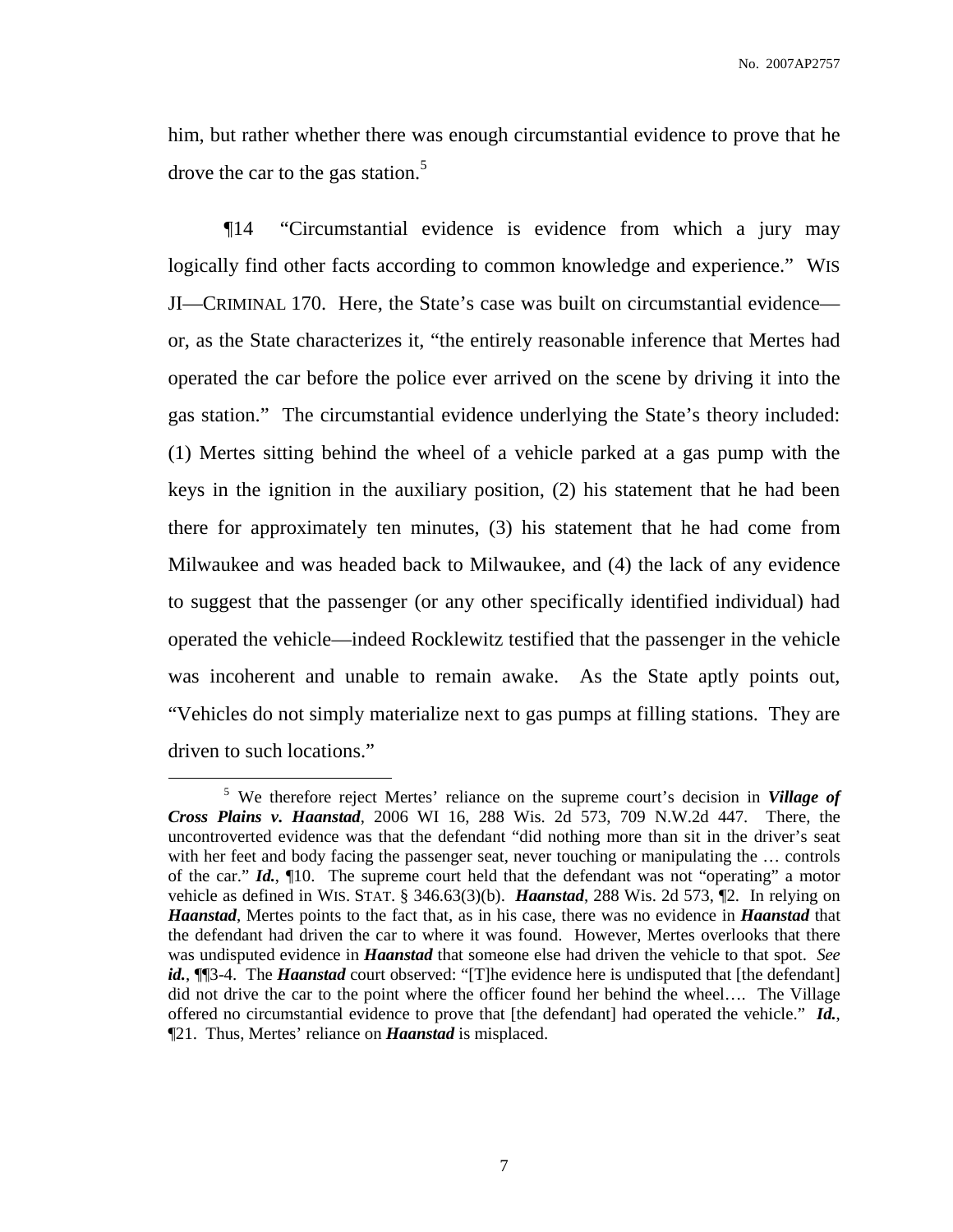¶15 We recognized the use of circumstantial evidence to prove "operation" of a motor vehicle in *Milwaukee County v. Proegler*, 95 Wis. 2d 614, 628, 291 N.W.2d 608 (Ct. App. 1980). Mertes relies on *Proegler* for its holding that the "'[o]peration' of a vehicle occurs either when a defendant starts the motor and/or leaves it running." *Id.* at 628-29. Mertes argues that because the motor of his vehicle was not started or running, he could not be found to have operated it. We disagree. The defendant in *Proegler* was found to have "operated" a motor vehicle after being found asleep behind the wheel of a vehicle with the motor running. While the court's discussion focused on the running motor, the *Proegler* court added:

> [W]e agree with the trial court's finding that the circumstantial evidence in this case was sufficient to substantiate the fact that defendant "operated" his truck within the meaning of [WIS. STAT. §] 346.63. The defendant testified that he had driven to the spot where the officers found his truck, stopped there without completely pulling off the highway, left the motor running and the lights on, and then fell asleep.

*Proegler*, 95 Wis. 2d at 628. The court cited with approval another case involving a similar fact pattern wherein the court held, "the troopers who found [the defendant] 'could reasonably infer that the car was where it was and was performing as it was because of [the defendant's] choice ….'" *Id.* (citing *Commonwealth v. Kloch*, 327 A.2d 375, 384 (Pa. Super. 1974)).

¶16 While the motor in this case was not running, the keys were in the ignition, the parking and dash lights were on. We believe that even absent a running motor, the jury was entitled to consider the circumstantial evidence in this case to determine how and when the car arrived where it did and whether it was Mertes who operated it. Indeed, the supreme court contemplated the potential for such a case in *Burg ex rel. Weichert v. Cincinnati Casualty Insurance Co.*, 2002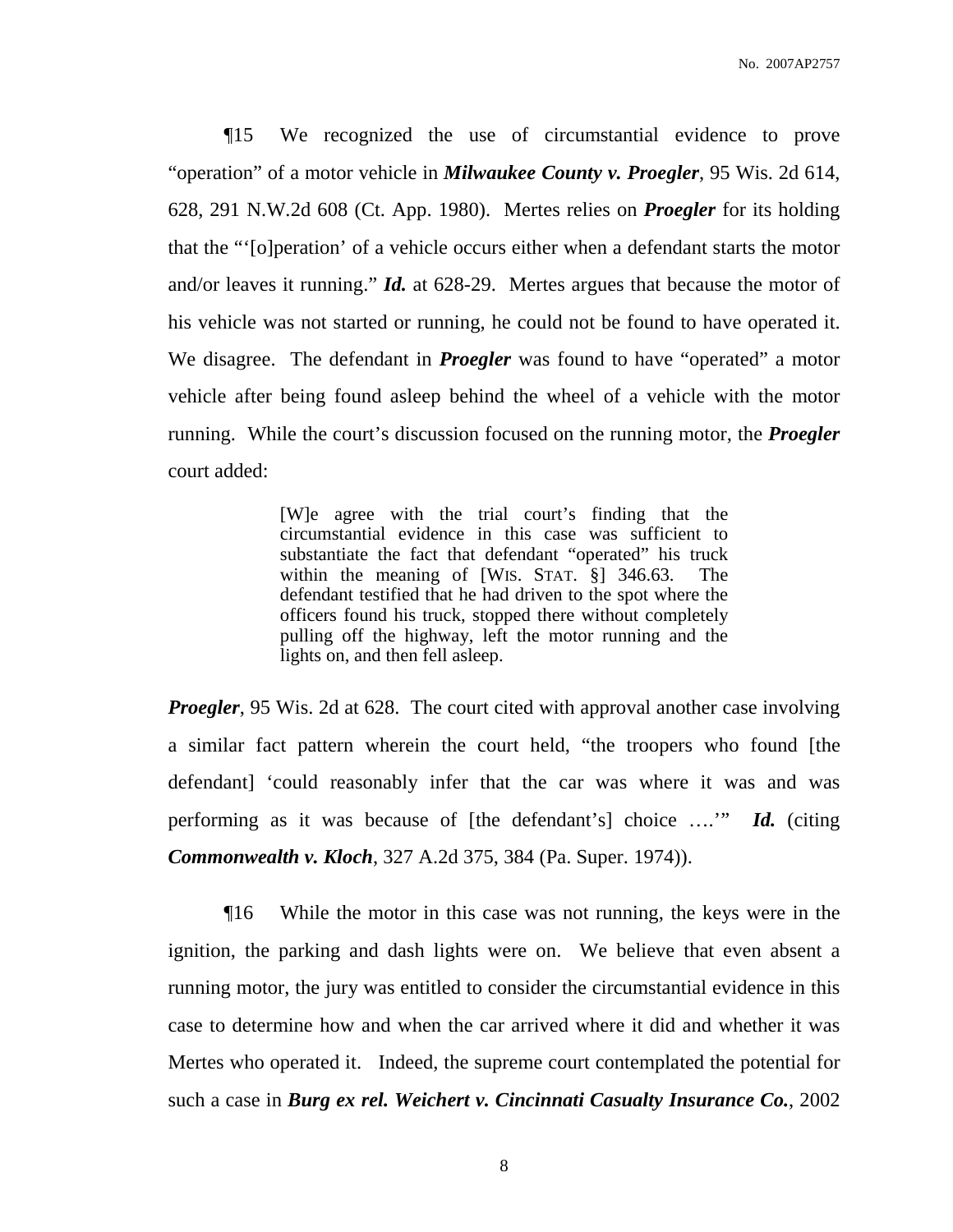WI 76, 254 Wis. 2d 36, 645 N.W.2d 880. There, the court observed, "'[O]peration' for purposes of the drunk driving laws can be proved circumstantially. A defendant found intoxicated behind the wheel of a parked car with its engine off but still warm might well be prosecuted on that circumstantial evidence of recent 'operation.'" *Id.*, ¶27 n.8.

¶17 Circumstantial evidence of recent operation is exactly what the State relied on in this case. The State's theory at trial was that the individual who drove the vehicle to the gas station was the individual found behind the wheel of the car—Mertes. The State relied on circumstantial evidence—the presence of the vehicle at the gas station, Mertes' presence behind the wheel, his responses during questioning, the unlikelihood of the passenger's ability to have operated the vehicle due to his incoherent condition and the absence of any evidence that the passenger was the driver. The jury accepted the State's theory of guilt—that it was Mertes who drove the car to the gas station. Our review on appeal is whether the evidence supporting its theory is sufficient to sustain the verdict. *Poellinger*, 153 Wis. 2d at 508. We conclude that it is.

¶18 Mertes additionally argues that there is insufficient evidence to prove that, if he did operate the vehicle, he did so on a "highway." WISCONSIN STAT. § 343.44(1)(b), which governs the criminal offense of operating with a revoked license requires proof of three elements: (1) the defendant operated a motor vehicle on a highway, (2) the defendant's operating privileges were revoked at the time, and (3) the defendant knew that his or her operating privileges had been revoked. WIS JI—CRIMINAL 2621. Prior to trial, Mertes stipulated to the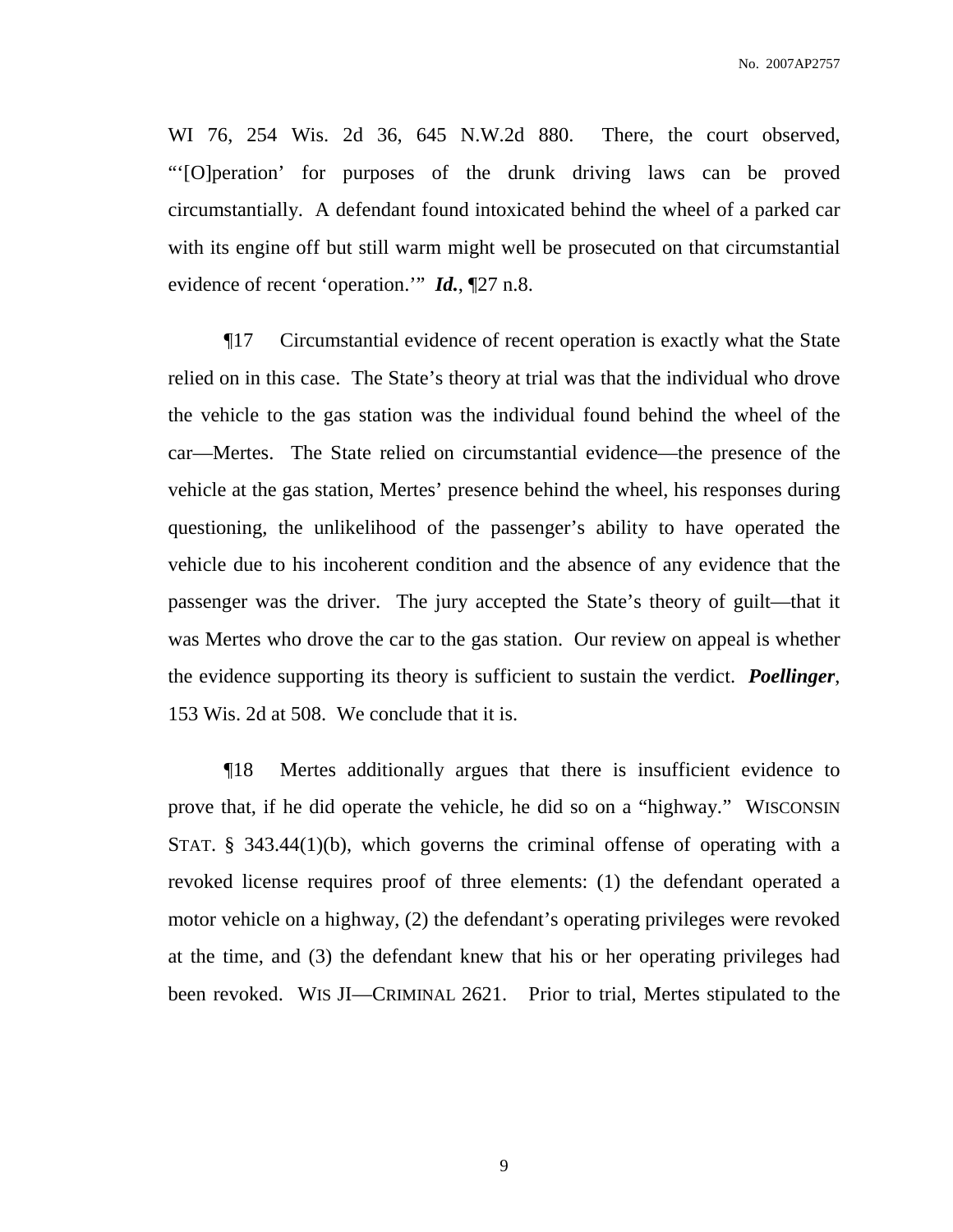second and third elements, therefore, the State was required to prove only that Mertes operated a motor vehicle on a "highway."<sup>6</sup>

¶19 Mertes' argument on appeal is limited to whether a gas station parking lot qualifies as a "highway." He does not dispute, and could not dispute, that the roads leading to the gas station are indeed "highways" as defined by WIS. STAT. § 340.01(22).<sup>7</sup> Having concluded that the circumstantial evidence was sufficient to support the jury's verdict that Mertes operated a motor vehicle, we likewise conclude that the same evidence is sufficient to support a finding that he had done so on a highway prior to arriving at the gas station.

# *CONCLUSION*

¶20 We conclude that the evidence, viewed in a light most favorable to the verdict, is sufficient to support the jury's finding that Mertes operated a motor vehicle with a detectable amount of restricted controlled substances in his blood contrary to WIS. STAT. § 346.63(1)(am), and that he did so after the revocation of his operating privileges contrary to WIS. STAT. § 343.44(1)(b). We therefore affirm the judgments of conviction.

*By the Court.*—Judgments affirmed.

<sup>&</sup>lt;sup>6</sup> The parties' stipulation states: "That Mr. Mertes' driving privileges were revoked on October 8, 2006[,] and that he was aware his driving privileges were revoked."

A "highway" is defined by WIS. STAT. § 340.01(22) as "all public ways and thoroughfares and bridges on the same."

<sup>7</sup> Officer Johnson testified that the Speedway gas station is on the corner of Moorland and Beloit Road in the City of New Berlin.